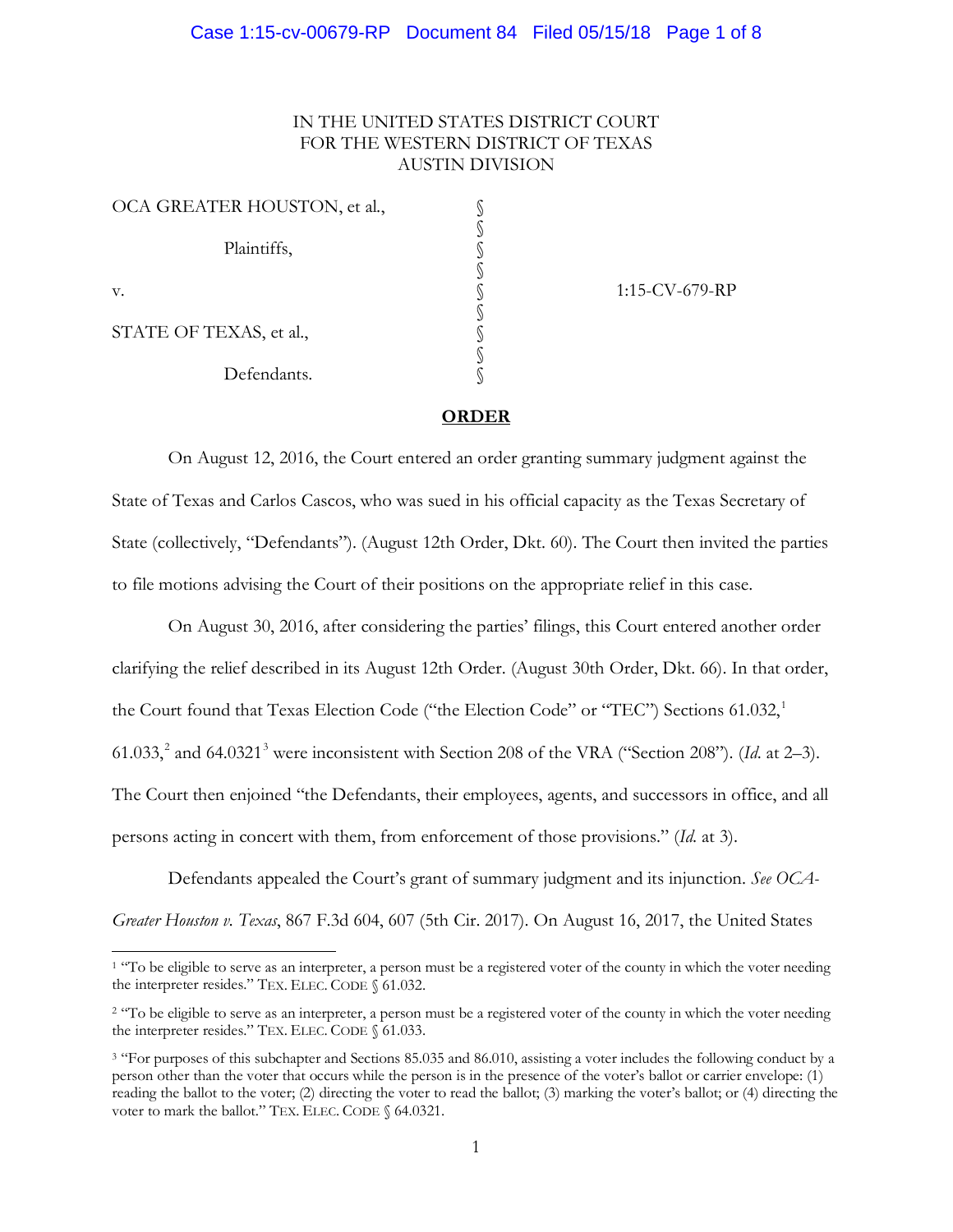#### Case 1:15-cv-00679-RP Document 84 Filed 05/15/18 Page 2 of 8

Court of Appeals for the Fifth Circuit ("Court of Appeals") upheld the Court's grant of summary judgment but found the injunction to be overbroad. *Id*. at 615–16. It then vacated the injunction and remanded the case to this Court for entry of a new remedy. *Id*.

The Court of Appeals found that the injunction "exceeds the scope of the parties' presentation, which was limited to Tex. Elec. Code. § 61.033." *Id.* Specifically, the court found that the parties never argued that Section 61.032 violated the VRA and that Plaintiff The Organization of Chinese Americans-Greater Houston's ("OCA") complaint only seeks a declaration that Section 61.033 violates the VRA. *Id*. at 615. The Court of Appeals also found that the injunction "exceeds the scope of the OCA's harm." *Id*. at 616. In light of these findings, the Court will enter a narrower injunction tailored more closely to the harm articulated and the relief sought by OCA in its pleadings and motion for summary judgment.

## **I. DISCUSSION**

In crafting a narrower injunction, the Court is mindful of the Court of Appeals' admonition to craft an injunction limited to the parties' presentations and the scope of OCA's harm. *Id*. at 616, 616 n.49, 616 n.50 (citing *Scott v. Schedler*, 826 F.3d 207, 214 (5th Cir. 2016) ("We merely remind the district court that its injunction may not encompass more conduct than was requested or exceed the legal basis of the lawsuit.") and *Meltzer v. Bd. of Pub. Instruction of Orange Cty., Fla.*, 548 F.2d 559, 568 (5th Cir. 1977), *aff'd in part and rev'd in part en banc* 577 F.2d 311 (5th Cir. 1978) ("[A] court should impose upon a defendant no restriction greater than necessary to protect the plaintiff from the injury of which he complains.")). The Court is also careful not to reexamine issues of fact or law decided on appeal absent exceptional circumstances. *Ball v. LeBlanc*, 881 F.3d 346, 351 (5th Cir. 2018)

From these principles, it is clear that a revised injunction ought to apply to Section 61.033 but not to Section 61.032. The Court and the Court of Appeals both found that Section 61.033 is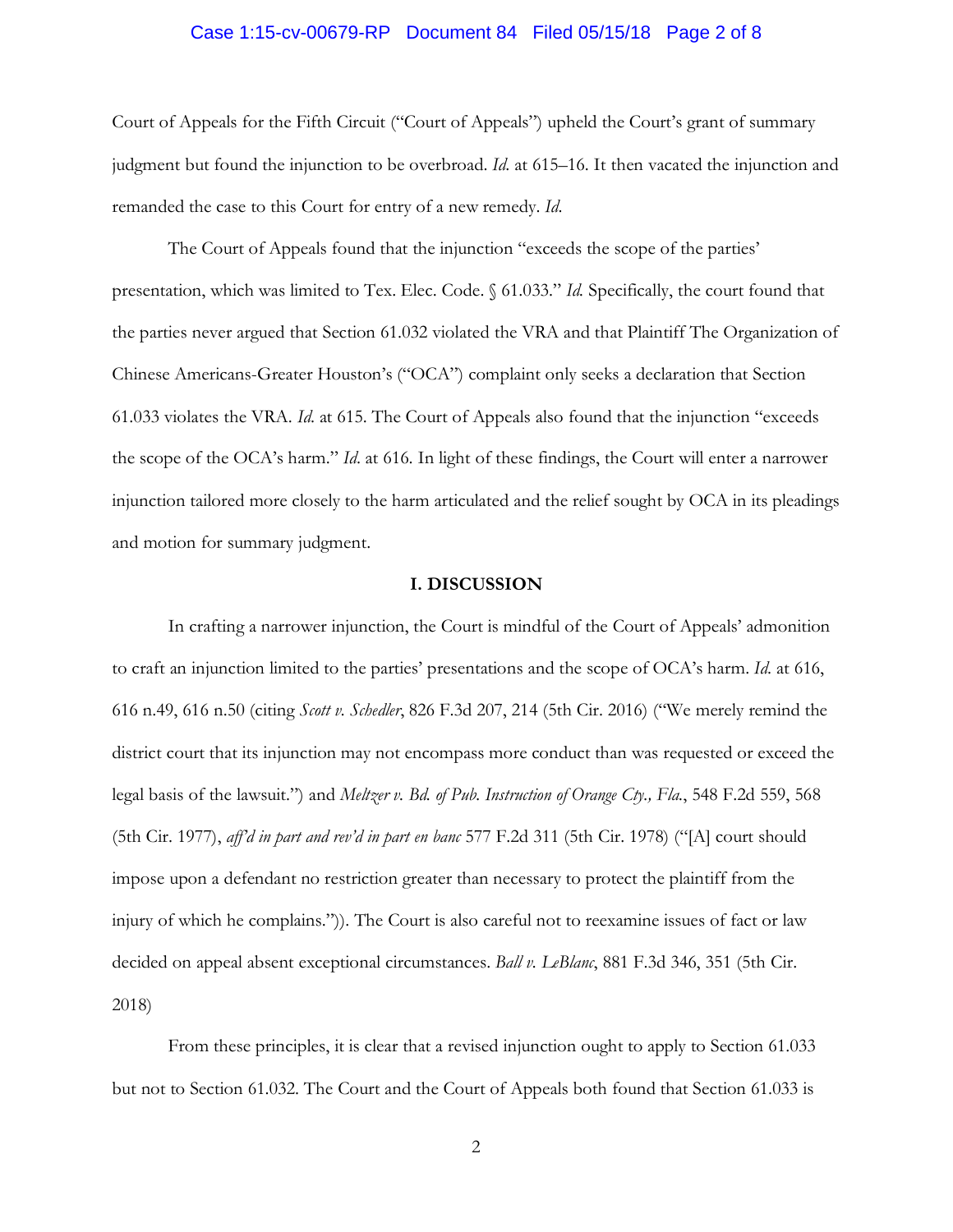## Case 1:15-cv-00679-RP Document 84 Filed 05/15/18 Page 3 of 8

inconsistent with and preempted by Section 208. (Order, Dkt. 60, at 20); *OCA-Greater Houston*, 867 F.3d at 615. As the Court of Appeals observed, the parties' dispute has centrally concerned Section 61.033 throughout this litigation, and Texas's enforcement of Section 61.033 is directly tied to OCA's injury. The Court's revised injunction will therefore apply to Section 61.033. Meanwhile, the Court does not find that any exceptional circumstances exist to justify reexamining the Court of Appeals' factual findings; it is therefore bound by the appellate court's explicit finding that Section 61.032 lies outside the scope of the parties presentation and OCA's harm. *OCA-Greater Houston*, 867 F.3d at 615–16.<sup>4</sup> The Court's revised injunction will not apply to Section 61.032.

## *A. Section 64.0321*

What remains is whether the Court will include Section 64.0321 in its revised injunction. The Court appreciates that Section 61.033 was the focal point of the parties' dispute. However, Section 64.0321 was consistently placed at issue by the parties, and the Court cannot appropriately redress OCA's injury without including Section 64.0321 in its injunction. For the reasons discussed below, the Court will include Section 64.0321 in its revised injunction.

#### 1. The Parties' Presentation

This case turns largely on the scope of Section 208. *Id*. at 614 ("At bottom, the question presented by this case is how broadly to read the term 'to vote' in Section 208 of the VRA."). On appeal, the parties addressed that legal issue from two directions: by arguing both that the Election Code's assistor provisions were (or were not) coextensive with Section 208 and also that the

-

<sup>4</sup> The Court of Appeals also stated that the Court's original injunction "exceeds the scope of the parties' presentation, which was limited to Tex. Elec. Code § 61.033." *OCA-Greater Houston*, 867 F.3d at 616. The Court interprets that statement to refer to Section 61.032 but not also to Section 64.0321 for several reasons. First, that statement follows a discussion that is specific to Section 61.032 and includes factual findings relevant to that provision. *Id*. at 615–16. Second, that same discussion is silent regarding Section 64.0321 and the assistor provisions in general, even though the original injunction applied to Section 64.0321. *Id*. Third, for the reasons discussed in this order, the Court finds strong support for the conclusion that the parties' presentation of their dispute and OCA's articulation of its injury both warrant injunctive relief directed not only at Section 61.033 but also at Section 64.0321. Taken together, the Court understands the Court of Appeals' opinion to make a factual finding that the original injunction was overbroad with respect to Section 61.032 but not to include a finding regarding Section 64.0321.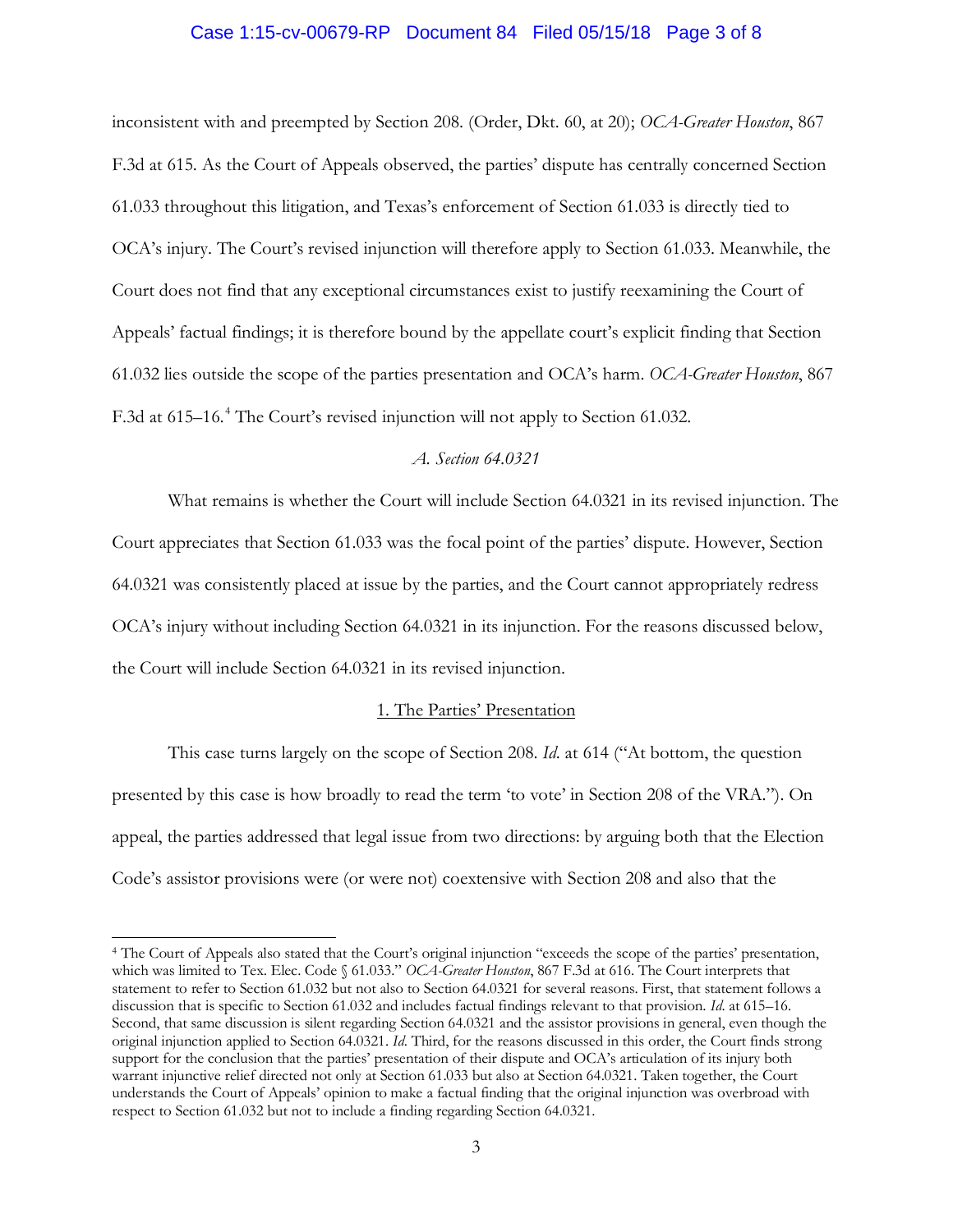#### Case 1:15-cv-00679-RP Document 84 Filed 05/15/18 Page 4 of 8

Election Code's interpreter provisions were (or were not) inconsistent with Section 208. *See id*. ("[Texas] says its Election Code's assistor provisions provide its voters with the full scope of assistance guaranteed by Section 208 . . . [and that t]he supplemental interpreter right . . . is beyond Section 208's coverage.").

The parties' arguments on appeal were consistent with their approach throughout this litigation. In its amended complaint, for example, OCA alleges that it is harmed by Defendants' enforcement of Section 61.033, which limits a person's choice of interpreter. Meanwhile, OCA also alleges that Section 64.0321 is relevant law and that Defendants violated the VRA by failing to "allow eligible voters to receive necessary assistance from any person of their choice." (*Id*. ¶ 34). In its prayer for relief, OCA asks the Court to not only declare that Section 61.033 violates the VRA, but also to enjoin Defendants from "engaging in any act or practice that denies the rights secured by Section 208." (*Id*. at 8).

In moving to dismiss OCA's claims, Defendants argued that Texas law comports with the VRA because the assistor provisions—including Section 64.0321, which permits a voter to use an assistor only in the ballot box—give voters the "help to which they are entitled under the [VRA]." (State Defs.' Mot. Dismiss, Dkt. 21, at 10). Defendants' theory at that stage, as it remained through this litigation, was that the interpreter provisions are supplemental to Section 208, and therefore that any restrictions on interpreter eligibility do not conflict with the VRA. (*Id*.). In its response, OCA argued not only that Section 61.033 is inconsistent with the VRA, but also that Defendants' interpretation of Section 64.0321 violates the VRA because Section 208 "extends beyond the ballot box and embraces the entire voting process." (Pls.' Resp. State Defs.' Mot. Dismiss, Dkt. 24, at 6, 8).

At summary judgment, Defendants' arguments again included the scope of the assistor provisions. (*See* State Defs.' Mot. Summ. J., Dkt. 45, at 16–18 (arguing that the assistor provisions do "precisely" the same thing as Section 208); State Defs.' Resp. Pls.' Mot. Summ. J., Dkt. 48, at 6–7

4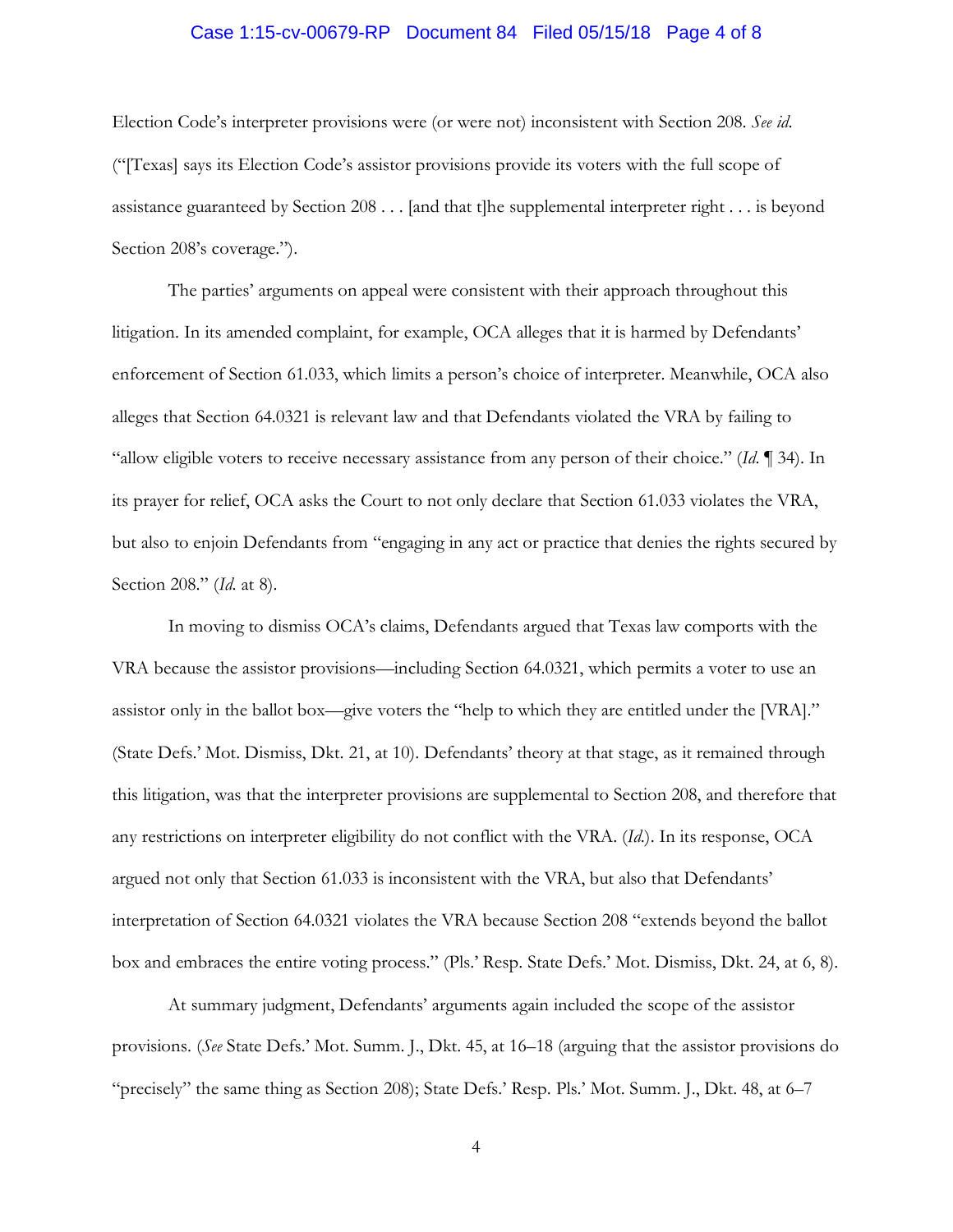#### Case 1:15-cv-00679-RP Document 84 Filed 05/15/18 Page 5 of 8

(calling the assistor provisions the "state equivalent" of Section 208)). So, too, did OCA's arguments in its own motion for summary judgment and in its response to Defendants' motion. (Pls.' Mot. Summ. J., Dkt. 44, at 10–11 (arguing that Defendants' interpretation of the TEC improperly restricts a voter's choice of assistor outside the ballot box); Pls.' Resp. State Defs.' Mot. Summ. J., Dkt. 51, at 14 (arguing that the assistor provisions are "insufficient to implement Section 208")).

Finally, after the Court requested briefing on appropriate injunctive relief, OCA requested a remedial plan that included instructing poll workers that Section 64.0321 did not limit assistance to the ballot box. (Proposed Order, Dkt. 61-2, at 1–2). OCA also asked for revised instructions informing poll workers that any qualified assistor could also serve as an interpreter. (*Id*. at 2). In light of this record, the Court finds that the parties' presentation of the legal issues throughout this litigation places Section 64.0321 appropriately within the scope of injunctive relief.

#### 2. The Scope of OCA's Harm

Not only has Section 64.0321 been a consistent feature of the parties' presentation of their dispute, it also contributed to the injury suffered by every plaintiff in this action, including and especially OCA. Section 64.0321 creates confusion for poll workers and voters about who can help a person under Section 208 and when, depriving voters of federally protected assistance and creating opportunity costs for OCA.

Consider, for example, the events that gave rise to this case. A poll worker asked Mallika Das's ("Ms. Das") son whether he intended to act as an "assistor" or an "interpreter." (Am. Compl., Dkt. 14, ¶ 25). When he responded that he intended to interpret for his mother, the poll worker asked about his voter registration and then turned him away. (*Id*. ¶¶ 26–27).

Ms. Das's son was turned away not only because the poll worker enforced Section 61.033 but also because he enforced Section 64.0321. Suppose, for example, that the poll worker did not enforce Section 64.0321 (permitting an assistor outside the ballot box) but did enforce Section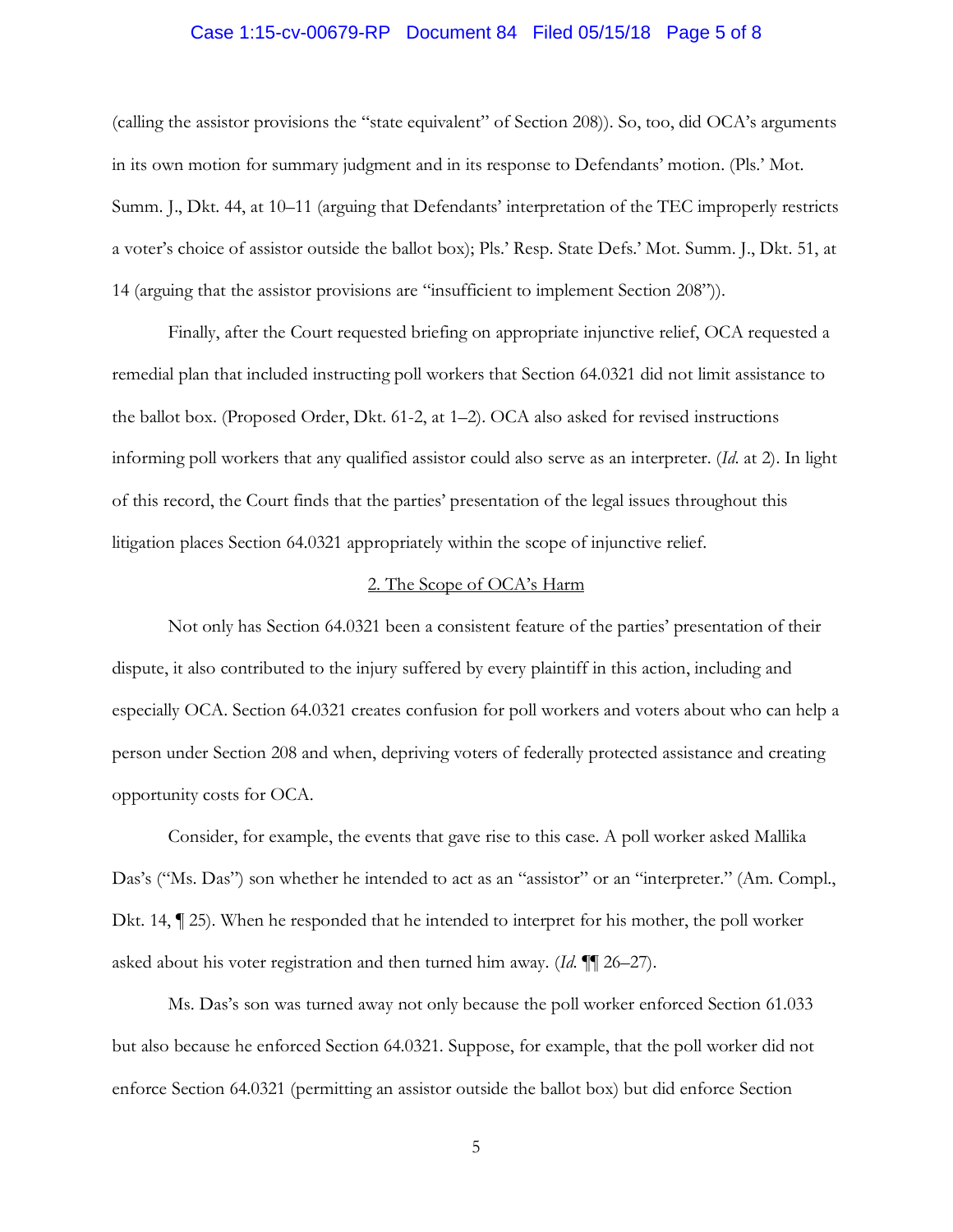#### Case 1:15-cv-00679-RP Document 84 Filed 05/15/18 Page 6 of 8

61.033; he might still have turned away Ms. Das's son when he stated that he intended to "interpret" for his mother rather than "assist" her, because only voters registered in the same county can serve as an "interpreter." Or suppose, on the other hand, that the poll worker enforced Section 64.0321 but ignored Section 61.033; had Ms. Das's son said that he was there to "assist" his mother, the poll worker could have kept him from helping her outside of the ballot box. In other words, even if only one of either Section 61.033 or 64.0321 were in place, Ms. Das still would have encountered what OCA describes as the "secret password" problem: only voters savvy enough to know what to call their helper are able to enjoy the rights afforded them under Section 208. (Pls.' Resp. State Defs.' Mot. Dismiss, Dkt. 24, at 9).

The "secret password" problem is a central feature of OCA's injury. In its amended complaint, OCA alleges that it is injured by having to expend its scarce resources educating constituents on how to navigate the rules pertaining to interpreters. (Am. Compl., Dkt. 14, ¶ 10). In its motion for summary judgment, OCA argued that its injuries included the time and effort it must expend educating voters on the distinctions between an "assistor" and an "interpreter," which are subject to different regulations. (Pls.' Mot. Summ. J., Dkt. 44, at 17). OCA presented evidence that it has to explain to people the need to specify that their helper is an "assistor" rather than an "interpreter" and that the Election Code's assistor and interpreter provisions are "difficult to explain to prospective voters." (*Id*.). On appeal, OCA again described its harm as having to spend additional time with each voter explaining "that when they bring an interpreter to a Texas polling location, the interpreter must identify his or herself as an 'assistor' rather than as an 'interpreter.'" *OCA-Greater Houston*, 867 F.3d at 610. The Court of Appeals agreed that OCA's efforts "to educate voters about Texas's assistor-versus-interpreter distinction" constituted a legally cognizable injury because those efforts "consumed its time and resources in a way they would not have been spent absent the Texas law." *Id.* at 612. This resource-expenditure injury is caused by the "secret password" problem: OCA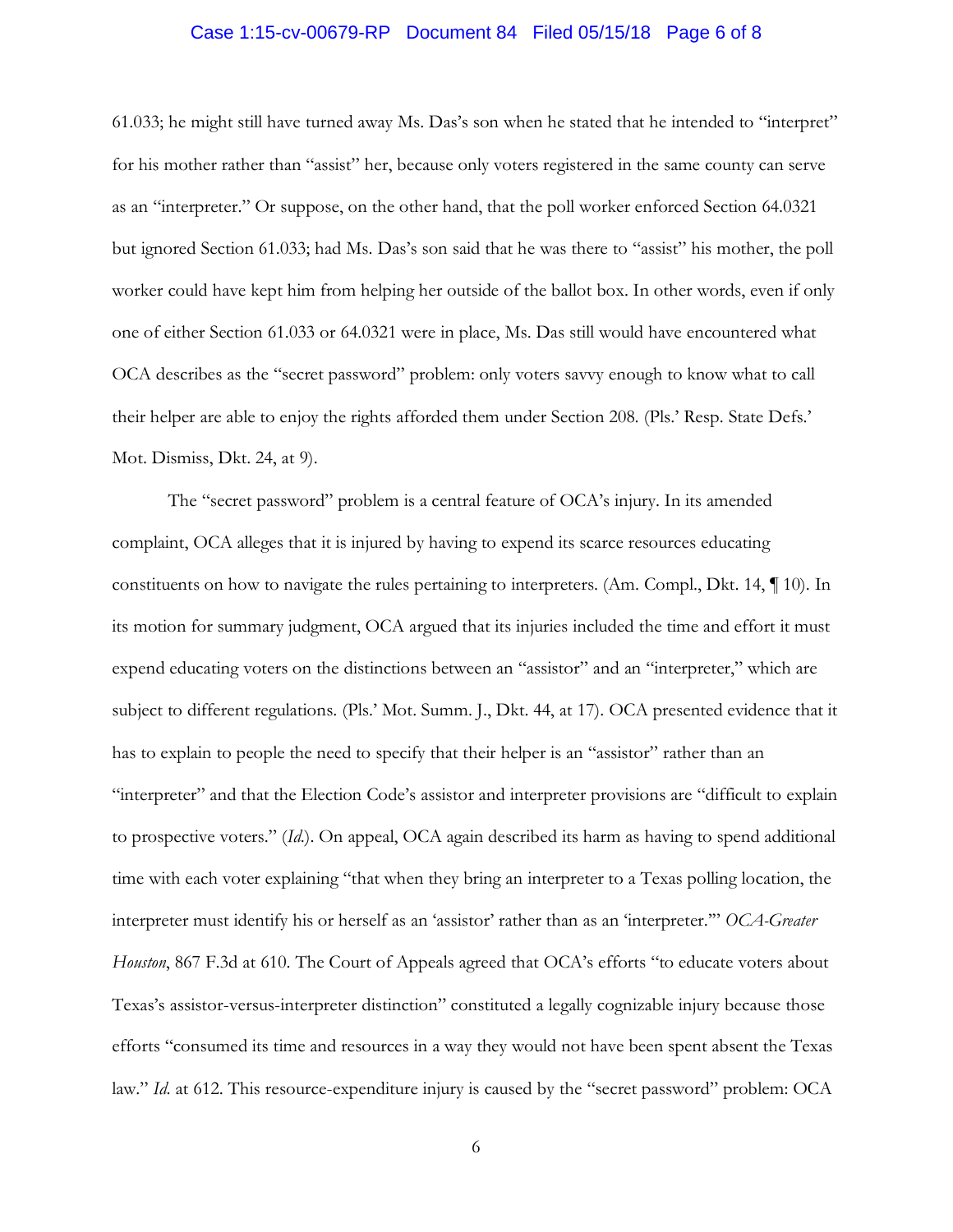#### Case 1:15-cv-00679-RP Document 84 Filed 05/15/18 Page 7 of 8

has to spend time explaining the assistor–interpreter distinction to limited-English-proficiency voters because the Texas Election Code limits the use assistors and interpreters instead of simply permitting voters to receive help in the manner provided for in Section 208.

#### 3. Conclusion

The Court and the Court of Appeals have both found that Section 208 applies to steps in the voting process that take place both before entering and after leaving the voting booth. (Order, Dkt. 60, at 19); *OCA-Greater Houston*, 867 F.3d at 615. Sections 64.031 and 64.032(c) together permit voters to receive assistance to vote to the same extent permitted by Section 208. Section 64.0321 then limits that right to assistance to conduct that occurs in the voting booth.

As discussed above, Section 64.0321 falls within the scope of the parties' presentation of their dispute because the parties have disagreed about whether Section 64.0321 is coextensive with Section 208 throughout this litigation. More importantly, because it limits voters' right to assistance, Section 64.0321 causes the injury articulated by OCA throughout this litigation by requiring the organization to teach its members that they must be careful about identifying their helpers as either "assistors" or "interpreters" based on what they need help with at the polling place. In keeping with the Court of Appeals' mandate, the Court will therefore include Section 64.0321 in its revised injunction.

#### **II. REVISED INJUNCTION**

In light of the Court's August 12th Order, the Court of Appeals' opinion, and the considerations discussed above, the Court **ENJOINS** Defendants, their employees, agents, and successors in office, and all persons acting in concert with them, from enforcing Texas Election Code Section 64.0321 or Texas Election Code Section 61.033.

Additionally, the Court further **ENJOINS** Defendants to implement a remedial plan consistent with the following terms:

7